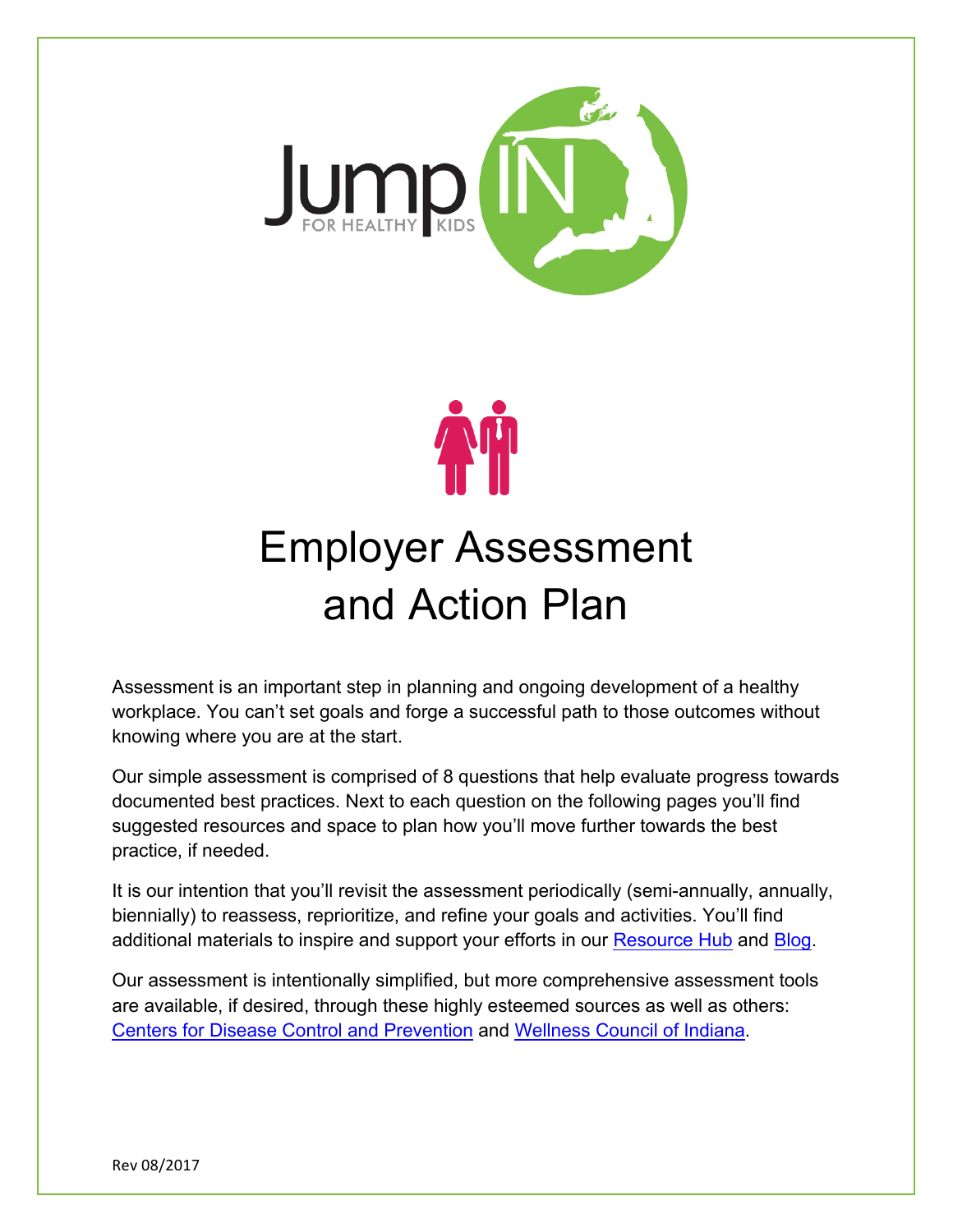

## **Workplace Wellness**

We will institute or continue our workplace wellness program.

| <b>Standard</b>                                     | Assessment - where<br>are your policies and<br>practices right now? | <b>Result</b>                                                                                  |
|-----------------------------------------------------|---------------------------------------------------------------------|------------------------------------------------------------------------------------------------|
| A worksite wellness<br>program is in place and will | ○ Yes                                                               | <b>Congratulations!</b>                                                                        |
| continue.                                           | $\circ$ No                                                          | Ideas to get started:<br>Three Steps to a Healthy Workplace<br><b>What's Your Action Plan:</b> |

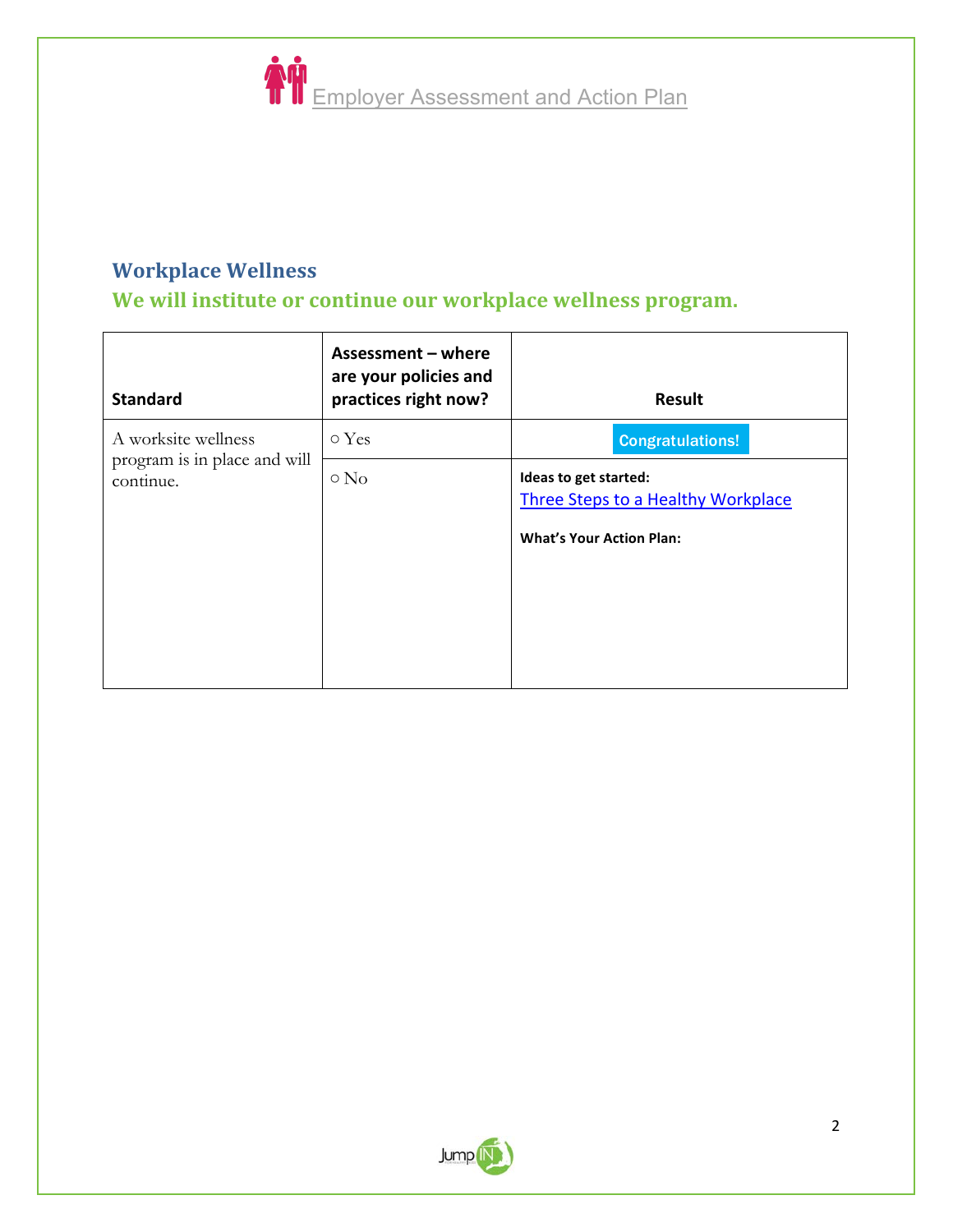

## **Eat and Drink Healthy** We will promote healthy food options for our employees at our worksite and at company events and meetings.

| <b>Standard</b>                                                                                                                                                                                                                                                   | Assessment - where<br>are your policies and<br>practices right now?                                                                                                                           | <b>Result</b>                                                                                                                                             |
|-------------------------------------------------------------------------------------------------------------------------------------------------------------------------------------------------------------------------------------------------------------------|-----------------------------------------------------------------------------------------------------------------------------------------------------------------------------------------------|-----------------------------------------------------------------------------------------------------------------------------------------------------------|
| All business meetings,<br>conferences, and catered<br>events offer healthy-choice<br>menus, snacks, and<br>beverages.                                                                                                                                             | o Yes                                                                                                                                                                                         | <b>Congratulations!</b>                                                                                                                                   |
|                                                                                                                                                                                                                                                                   | $\circ$ No                                                                                                                                                                                    | Ideas to get started:<br><b>Healthy Meeting Toolkit</b><br>1.<br><b>Healthy Workplaces Toolkit pp. 27-28</b><br>2.<br><b>What's Your Action Plan:</b>     |
| All vending machines,<br>cafeterias, or other food<br>venues frequented by<br>employees meet at least one<br>of these criteria:                                                                                                                                   | o Yes                                                                                                                                                                                         | <b>Congratulations!</b>                                                                                                                                   |
|                                                                                                                                                                                                                                                                   | $\circ$ No                                                                                                                                                                                    | Ideas to get started:<br><b>Four Strategies to Increase Healthy Eating</b><br>1.<br>in the Workplace<br><b>Healthy Workplaces Toolkit pp. 31-43</b><br>2. |
| • offer appealing, low-cost fruits and<br>vegetables<br>· replace some or all sugar-sweetened beverages with<br>appealing, low-cost, beverages that are not sugar-<br>sweetened<br>• have visible labels that identify serving size and/or<br>nutritional content | position healthier choices at<br>eye-level and unhealthier<br>choices in less favorable<br>positions<br>• price non-nutritious foods at<br>higher cost; reduce prices of<br>healthier choices | <b>What's Your Action Plan:</b>                                                                                                                           |
| Breastfeeding support<br>practices include at least<br>three of the following<br>(* items are required by<br>Indiana statute for employers<br>with 25 or more employees):                                                                                         | o Yes                                                                                                                                                                                         | <b>Congratulations!</b>                                                                                                                                   |
|                                                                                                                                                                                                                                                                   | $\circ$ No                                                                                                                                                                                    | Ideas to get started:<br><b>Indiana Healthy Worksite Toolkit</b><br>1.<br><b>Policy for Supporting Breastfeeding</b><br>2.<br><b>Employees</b>            |
| • Reasonable effort to provide a<br>private location not a toilet stall for<br>expressing breast milk;                                                                                                                                                            | • Lactation room is near a<br>hygienic sink for equipment<br>cleaning                                                                                                                         | <b>What's Your Action Plan:</b>                                                                                                                           |
| • Reasonable effort to provide cold<br>storage for expressed milk;<br>• Written policy specifying schedule options to<br>accommodate milk expression;                                                                                                             | • All employees receive<br>education regarding<br>breastfeeding support, policies,<br>and practices                                                                                           |                                                                                                                                                           |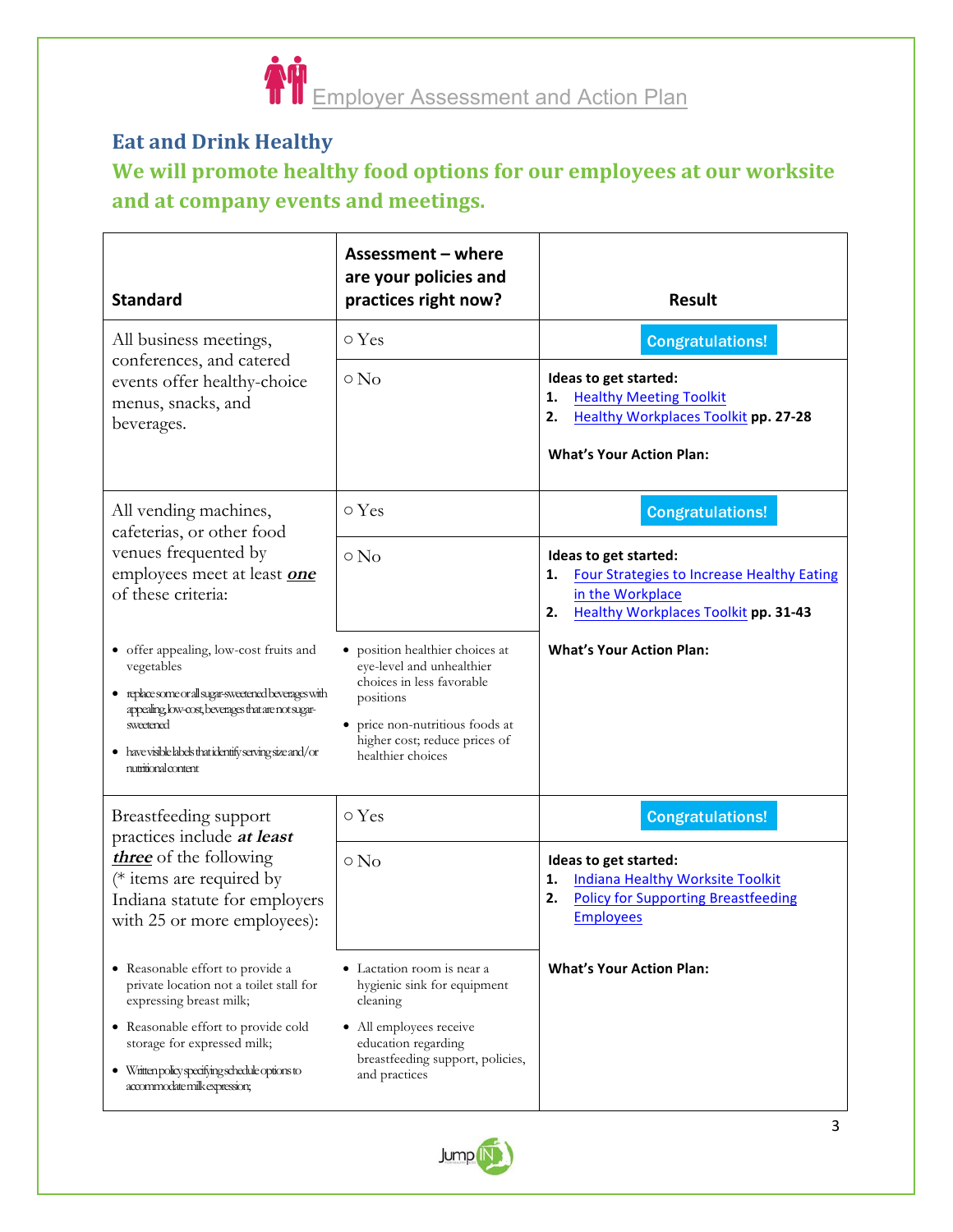

#### **Get Active**

## We will promote opportunities for our employees to be physically active during the work day.

| <b>Standard</b>                                                                                                         | Assessment – where<br>are your policies and<br>practices right now? | <b>Result</b>                                                                                                      |
|-------------------------------------------------------------------------------------------------------------------------|---------------------------------------------------------------------|--------------------------------------------------------------------------------------------------------------------|
| Improve the "culture of                                                                                                 | o Yes                                                               | <b>Congratulations!</b>                                                                                            |
| health" beyond current<br>levels by completing at least<br>one of these activities:                                     | $\circ$ No                                                          | Ideas to get started:<br>Indiana Healthy Worksite Toolkit, pp. 26-32,<br>1.<br>33-44                               |
| • Strengthen engagement at all<br>levels of management and staff<br>that promotes worksite physical<br>activity         |                                                                     | 5 Simple Steps to Increase Physical Activity<br>2.<br>at Work<br><b>Healthy Workplaces Toolkit pp. 45-89</b><br>3. |
| • Add or strengthen written policies<br>that support worksite physical<br>activity                                      |                                                                     | What's your action plan:                                                                                           |
| • Make an improvement to<br>facilities or grounds that adds or<br>strengthens options for worksite<br>physical activity |                                                                     |                                                                                                                    |
| • Initiate or expand monetary<br>incentive programs that reward<br>physical activity                                    |                                                                     |                                                                                                                    |